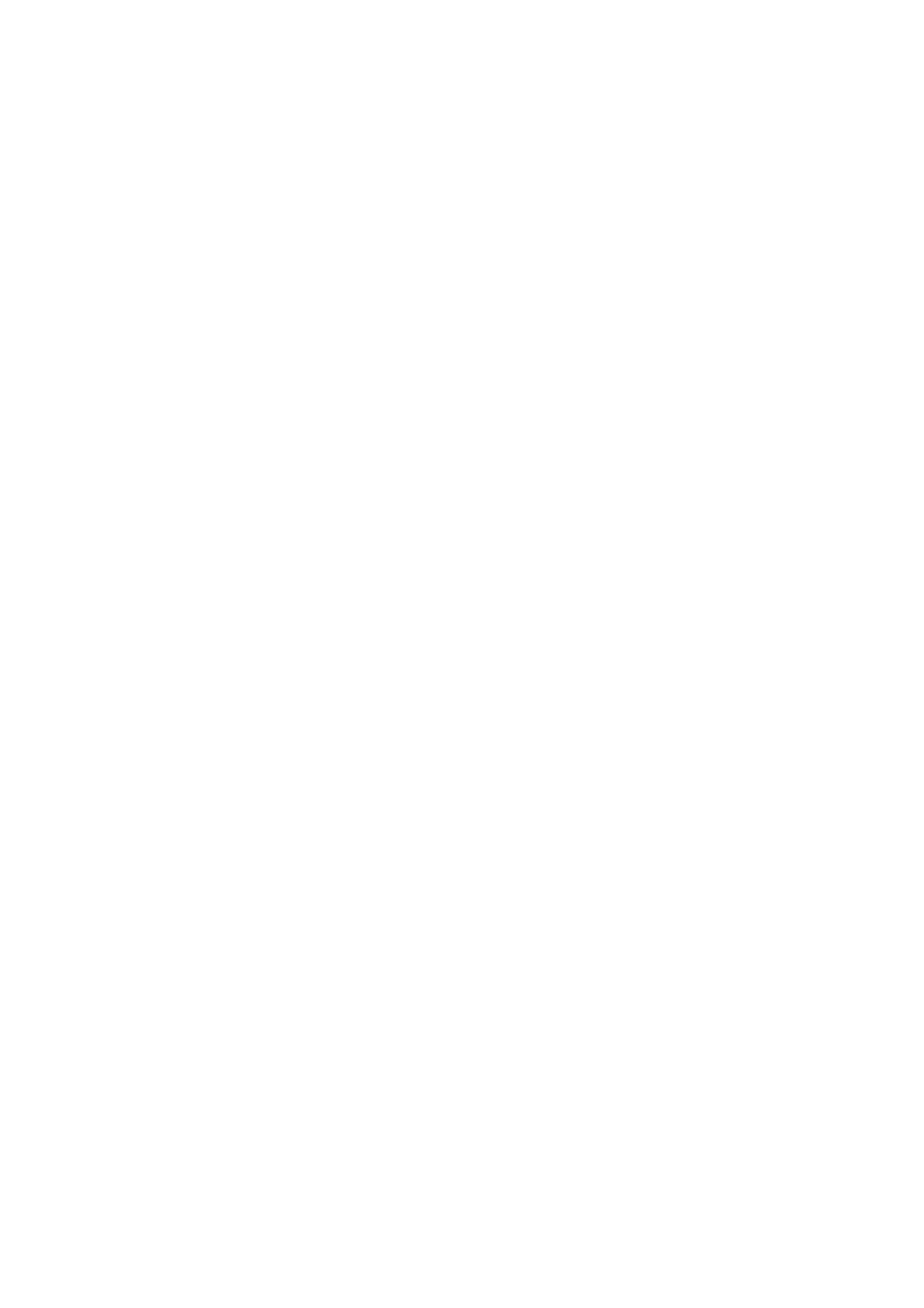# **05.801.50.05.0**

**Verschleißsensorsatz für die trommelgebremste Achse mit Standard-AGS (zum Anschluss an den BPW Brake Monitor BWI 03)**

**Wear sensor kit for drum braked axles with standard slack adjusters (for connection to BPW Brake Monitor BWI 03)**

**Kit de capteurs d'usure pour essieu à frein à tambour à levier automatique standard (pour le raccordement au Brake Monitor BWI 03 de BPW)**



| ltem<br>Pos. | Pos. Bezeichnung<br>Designation<br>Désignation                 | Anzahl<br>Quantity<br>Quantié |
|--------------|----------------------------------------------------------------|-------------------------------|
| 11           | Verschleißsensor<br>Wear sensor<br>Capteur d'usure             | 2                             |
| 12           | Adapterscheibe<br>Adapter disc<br>Rondelle d'adaptation        |                               |
| 13           | Adapterbuchse<br>Adapter bush<br>Douille d'adaptation          |                               |
| 14           | Scheibe (Kunststoff)<br>Disc (Plastic)<br>Rondelle (Plastique) |                               |

**Die Montage der Verschleißsensoren kann nur in Verbindung mit einem Bremsbelagwechsel erfolgen!**

**The wear sensors can only be installed at the same time as you change the brake linings!**

**Le montage des capteurs d'usure n'est possible qu'en association avec un remplacement des garnitures de frein !**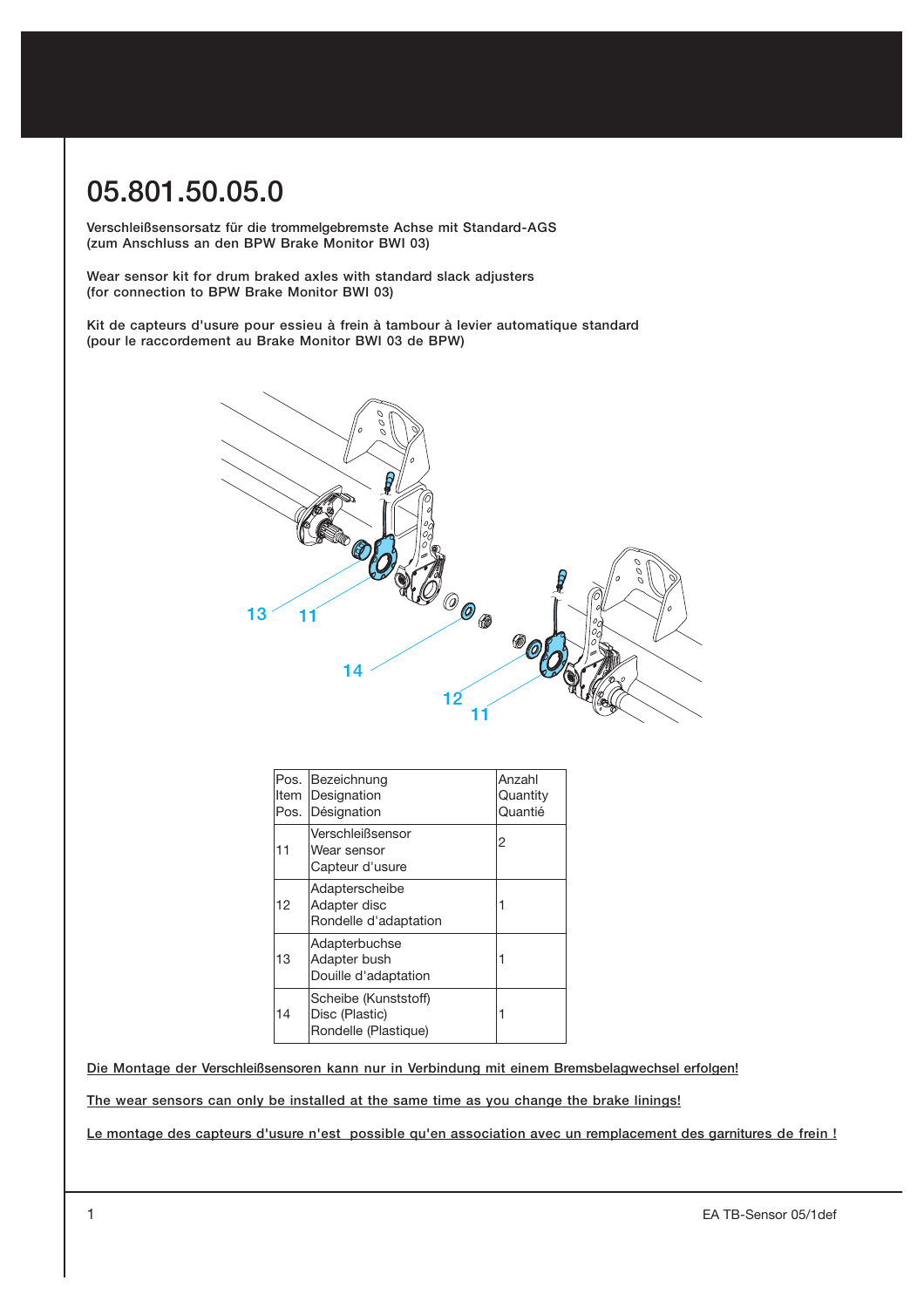#### **Funktionsweise / Function / Fonctionnement**

Der Verschleißsensor bewegt sich mit dem Gestängesteller. Die innere Scheibe (farbig) mit dem Innensechskant wird kraftschlüssig mit der Bremsnockenwelle verbunden und dreht sich so mit dieser mit. Am Verschleißsensor sind Markierungen für die erste Einstellung. Je nach Dicke der neuen Beläge muss bei Inbetriebnahme der Sensoren die Nase der inneren Scheibe durch Drehen voreingestellt werden (A).

The wear sensor moves with the slack adjuster. The inner disc (coloured) with the internal hexagon profile is connected to the brake camshaft in a friction connection, so it turns with the camshaft.There are markings for the first setting on the wear sensor. The projection on the inner disc must be adjusted in advance (A) depending on the thickness of the new linings when the system is taken into operation.

Le capteur d'usure se déplace avec le levier de frein automatique. La ron delle intérieure (de couleur) avec trou à six pans est ajustée mécanique ment sur l'arbre à came de frein et tourne avec celui-ci.Des repères sont portés sur le capteur d'usure pour le premier réglage. Selon l'épaisseur des nouvelles garnitures, l'ergot de la rondelle intérieure doit être préalablement ajusté par rotation (A) lors de la mise en service des capteurs.

Sobald der Gestängesteller um 90° nachgestellt hat (B), sich also die No ckenwelle und die innere Scheibe um 90° gedreht haben, ist die Ver schleißgrenze erreicht und der Sensor gibt das Signal "SERVICE" zum Brake Monitor. Die Bremsbeläge müssen ausgetauscht werden!

Der Wechsel der Bremsbeläge ist im Werkstatthandbuch zur Trommel bremse beschrieben.

Der Verschleißsensor muss nicht ausgetauscht werden, er wird wie auch der Automatische Gestängesteller in die Ausgangsposition (A) zurückge dreht und ist nach Neueinstellung wieder einsatzbereit.

**Hinweis! Beim Verschleißsensor zur Trommelbremse ist die "WARNING"-Funktion am Brake Monitor nicht gegeben.**

As soon as the slack adjuster has adjusted through 90° (B), in other words the camshaft and the inner disc have turned through 90°, this means the wear limit has been reached and the sensor sends the "SERVICE" signal to the Brake Monitor. The brake linings must be renewed! The procedure for changing brake linings is described in the workshop manual for drum brakes. There is no need to renew the wear sensor; it, like the automatic slack adjuster, should be turned back to the starting position. It is ready for use again once it has been reset.

**Note! The wear sensor for the drum brake does not provide the "WARNING" function on the Brake Monitor.**

La limite d'usure est atteinte, le capteur transmettant le signal " SERVICE au Brake Monitor, dès que le levier de frein automatique a effectué un rattrapage de 90° (B) et que l'arbre à came ainsi que la rondelle intérieure ont tourné de 90°. Remplacer impérativement les garnitures de frein ! La description du remplacement des garnitures de frein figure dans le ma nuel de réparation du frein à tambour. Le capteur d'usure ne doit pas être remplacé ; tout comme le levier de frein automatique, il est simplement re mis en position initiale (A) et est de nouveau opérationnel après le nouve au réglage.

**Remarque ! La fonction " WARNING " du Brake Monitor est inexistante pour le capteur d'usure du frein à tambour.**

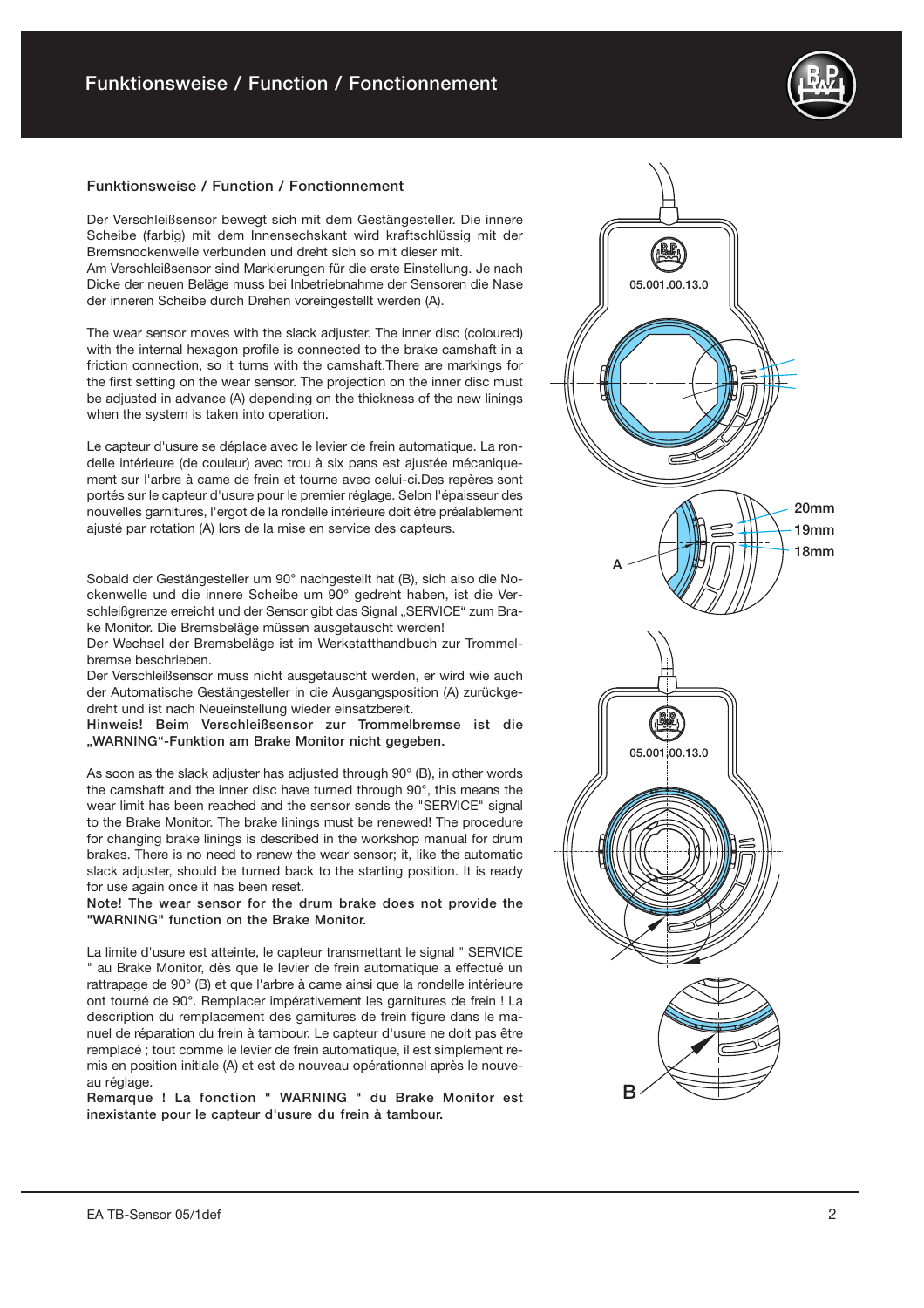#### **Bremsbeläge wechseln / Changing the brake lining / Remplacement des garnitures de frein**

Gestängesteller zurückstellen und Bremsbeläge wechseln, wie im Werkstatthandbuch zur Trommelbremse beschrieben. Achtung! Bei Belagwechsel dürfen nur die von BPW freigegebenen Bremsbeläge eingesetzt werden. Bei Nichteinhalten dieser Vorschrift erlischt unsere Gewährleistung!

Reset the slack adjuster and renew the brake linings as described in the workshop manual for drum brakes. Important! Only use replacement brake pads authorised by BPW. Failure to follow this instruction will render the warranty null and void!

Remettre le levier de frein automatique en position initiale et remplacer les garnitures de frein comme décrit dans le manuel de réparation du frein à tambour.

Attention ! En cas de remplacement des garnitures, ne monter que des garnitures de frein agréées par BPW. Le nonrespect de cette prescription entraîne l'expiration de la garantie !

#### **Demontage / Removal / Démontage**

Der Verschleißanzeiger wird jeweils auf der dem Festpunkthalter (1) gegenüberliegenden Seite (siehe Pfeile) montiert, daher muss nur einer der beiden Gestängesteller demontiert werden.

Each wear indicator is mounted on the side opposite the fixed point holder (1) (see arrows), therefore it is only necessary to re move one of the two slack adjusters.

L'indicateur d'usure étant respectivement monté du côté opposé au support à point fixe (1) (voir les flèches), il suffit de dé monter l'un des deux leviers de frein automatiques.



### I

2

1

Sechskantmutter (7), Bremsbelag-Verschleißanzeiger (6), Scheibe (5), Automatischen Gestängesteller ECO-Master (8) und Scheibe (10) demontieren. (Pos. 10 und 6 werden er setzt.)

Remove the hexagon nut (7), brake lining wear indicator (6), washer (5), ECO-Master automatic slack adjuster (8) and washer (10). (Items 10 and 6 are renewed.)

Déposer l'écrou à six pans (7), l'indicateur d'usure des gar nitures de frein (6), la rondelle (5), le levier de frein automa tique ECO-Master (8) et la rondelle (10). (Les pos. 10 et 6 sont remplacées.)

## II

Sechskantmutter (7) und Bremsbelag-Verschleißanzeiger (6) demontieren. (Pos. 6 entfällt.)

Remove the hexagon nut (7) and brake lining wear indicator (6). (Item 6 is discarded.)

Déposer l'écrou à six pans (7) et l'indicateur d'usure des garnitures de frein (6). (La pos. 6 est supprimée.)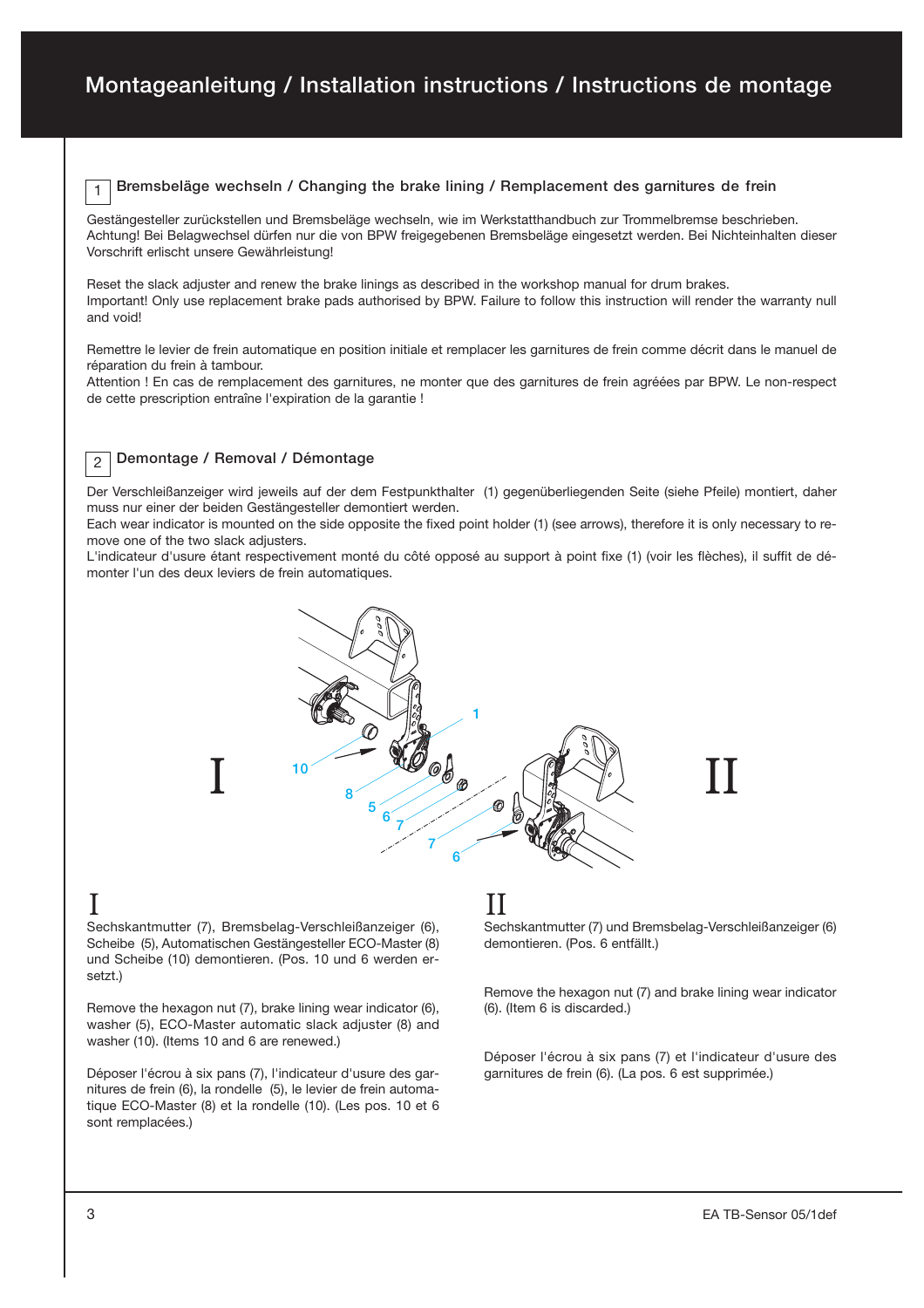

Voreinstellung und Montage / Preliminary setting and installation / Préréglage et montage  $3<sup>1</sup>$ 

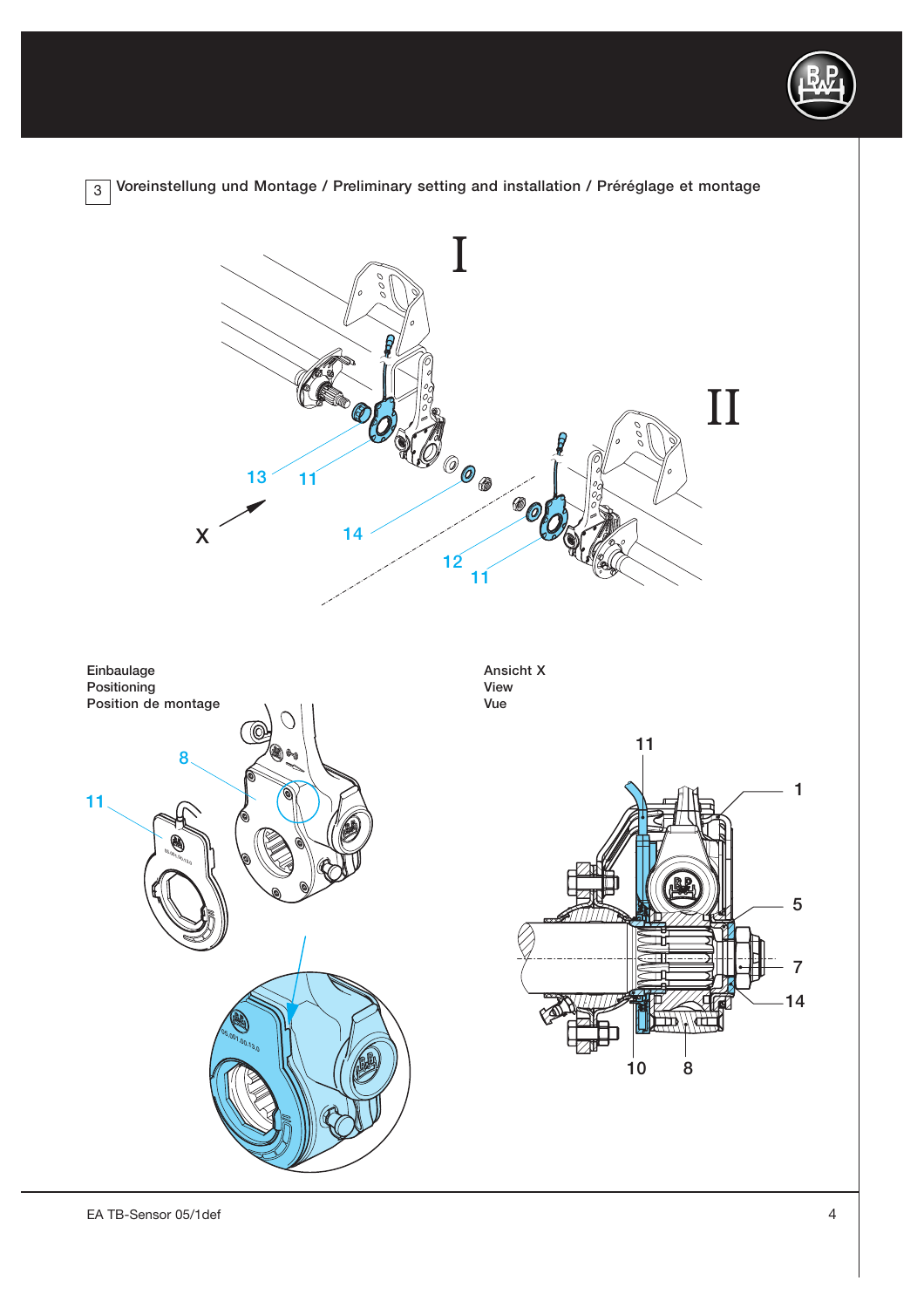I

Am Verschleißsensor durch Drehen der inneren Scheibe die Belagdicke einstellen (A). Verzahnung der Bremsnockenwelle mit BPW Spezial-Langzeitfett ECO-Li<sup>pus</sup> einstreichen. Adapterbuchse (13), Verschleißsensor (11) und den Automatischen Gestängesteller ECO-Master (8) auf die Nockenwelle schieben.

Das Lüftspiel, wie im Werkstatthandbuch zur Trommelbremse beschrieben, einstellen. Dabei darauf achten, dass der Gestän gesteller noch nicht am Verschleißsensor (Bild unten) anliegt, um die Einstellung der inneren Scheibe des Verschleißsensors (A) nicht zu verändern. Sonst muss diese in montiertem Zustand neu eingestellt werden.

Danach die Scheibe (5) und neue Kunststoff-Scheibe (14) auf der Bremsnockenwelle montieren und Sicherungsmutter (7) mit Anziehdrehmoment von 80 Nm anziehen.

Set the lining thickness (A) on the wear sensor by turning the inner disc. Apply BPW special longlife grease ECO-LiPlus to the tooth profile of the brake camshaft. Push the adapter bush (13), wear sensor (11) and ECO-Master automatic slack adjuster (8) onto the camshaft.

Set the clearance as described in the workshop manual for drum brakes. When doing this, make sure that the slack adjuster does not yet contact the wear sensor (illustration below) or else the setting of the inner disc of the wear sensor (A) will be fal sified. Otherwise, it is necessary to set this when installed.

After this, install the washer (5) and new plastic disc (14) on the brake camshaft and tighten the locking nut (7) to a tightening torque of 80 Nm.

Régler l'épaisseur de la garniture (A) sur le capteur d'usure par rotation de la rondelle intérieure. Graisser la denture de l'arbre à came de frein avec de la graisse spéciale longue durée ECO-Li<sup>plus</sup> de BPW. Glisser la douille d'adaptation (13), le capteur d'usure (11) et le levier de frein automatique ECO-Master (8) sur l'arbre à came.

Régler le jeu de desserrage comme décrit dans le manuel de réparation du frein à tambour. Veiller ce faisant à ce que le levier de frein automatique ne soit pas encore au contact du capteur d'usure (Figure du bas) afin de ne pas modifier le réglage de la rondelle intérieure du capteur d'usure (A). Sinon, celle-ci devra être réglée de nouveau à l'état monté.

Poser ensuite la rondelle (5) et la nouvelle rondelle plastique (14) sur l'arbre à came et serrer l'écrou de sûreté (7) à un couple de 80 Nm.

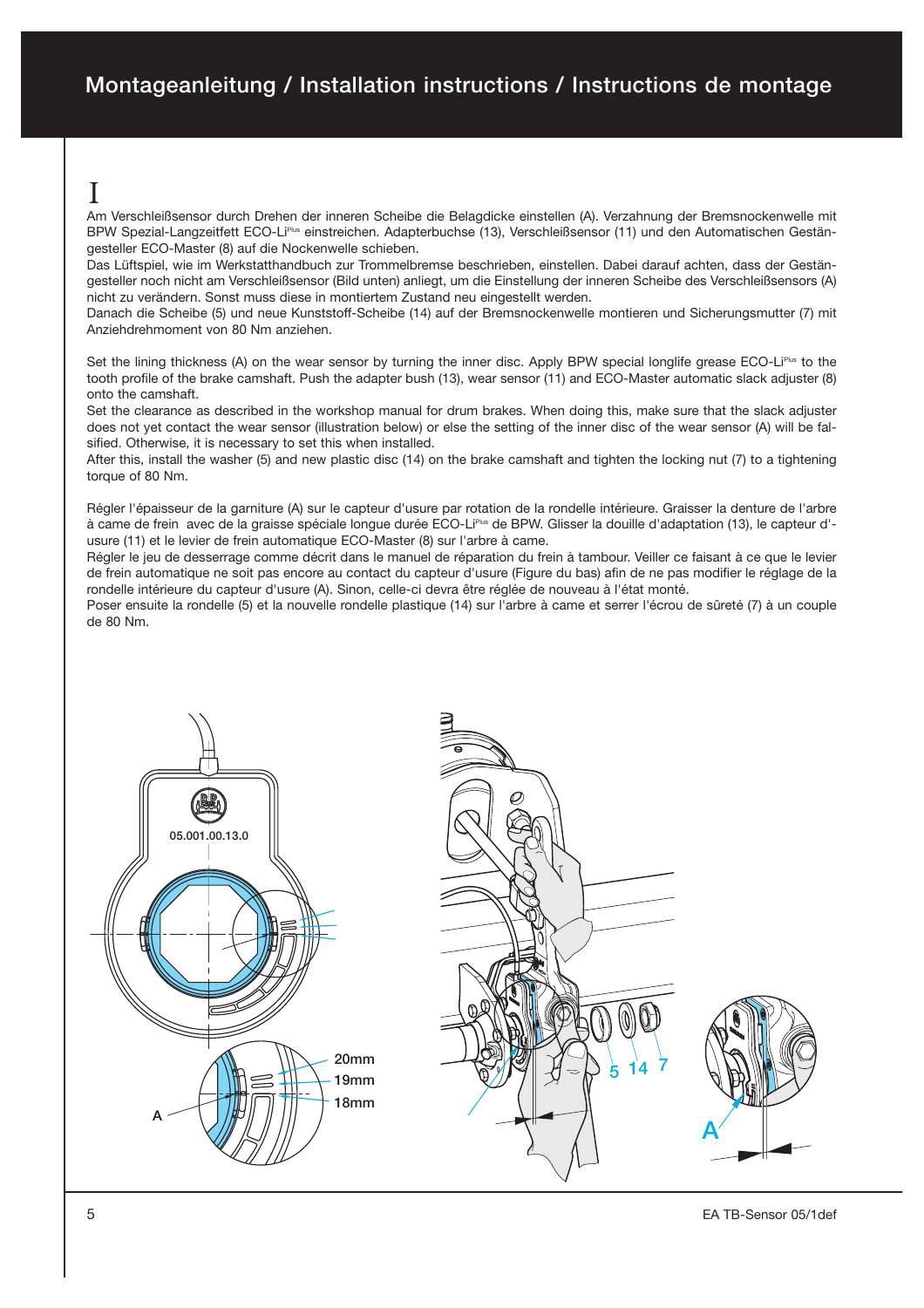

# II

Das Lüftspiel wie im Werkstatthandbuch zur Trommelbremse beschrieben einstellen. Am Verschleißsensor durch Drehen der in neren Scheibe die Belagdicke voreinstellen (A).

Den Verschleißsensor (11) und die Adapterscheibe (12) auf die Nockenwelle schieben. Mit der Montagehilfe (BPW Sachnum mer 02.1427.01.00) die Adapterscheibe gegen Mitdrehen sichern und die Sechskantmutter (7) mit einem Anziehdrehmoment von 80 Nm festziehen.

Set the clearance as described in the workshop manual for drum brakes. Make the preliminary setting for the lining thickness (A) on the wear sensor by turning the inner disc.

Push the wear sensor (11) and the adapter disc (12) onto the camshaft. Use the hook spanner (BPW code number 02.1427.01.00 assembly aid) to secure the adapter disc to prevent it from turning as well and tighten the hexagon nut (7) to a tightening tor que of 80 Nm.

Régler le jeu de desserrage comme décrit dans le manuel de réparation du frein à tambour. Régler préalablement l'épaisseur de la garniture (A) sur le capteur d'usure par rotation de la rondelle intérieure.

Glisser le capteur d'usure (11) et la rondelle d'adaptation (12) sur l'arbre à came. A l'aide de la clé à crochet (Réf. BPW 02.1427.01.00 accessoire de montage), bloquer la rondelle d'adaptation pour empêcher qu'elle ne soit entraînée en rotation et serrer l'écrou à six pans (7) à un couple de 80 Nm.



Die Sensorkabel mit Kabelbinder an der Grundplatte befestigen. Die Freigängigkeit der Automatischen Gestängesteller beach ten!

Secure the sensor cable to the base plate using a cable tie. Make sure the automatic slack adjuster can move freely!

Fixer les câbles du capteur sur la plaque de base au moyen de colliers de serrage. Veiller à une mobilité parfaite des leviers de frein automatiques !

Der weitere Anschluss an den BPW Brake Monitor BWI03 ist in der Einbauanleitung Brake Monitor beschrieben. The further procedure for connecting to the BPW Brake Monitor BWI03 is described in the Brake Monitor installation instruc tions.

Les opérations à effectuer pour la suite du raccordement au Brake Monitor BWI03 de BPW sont décrites dans les instructions de montage du Brake Monitor.